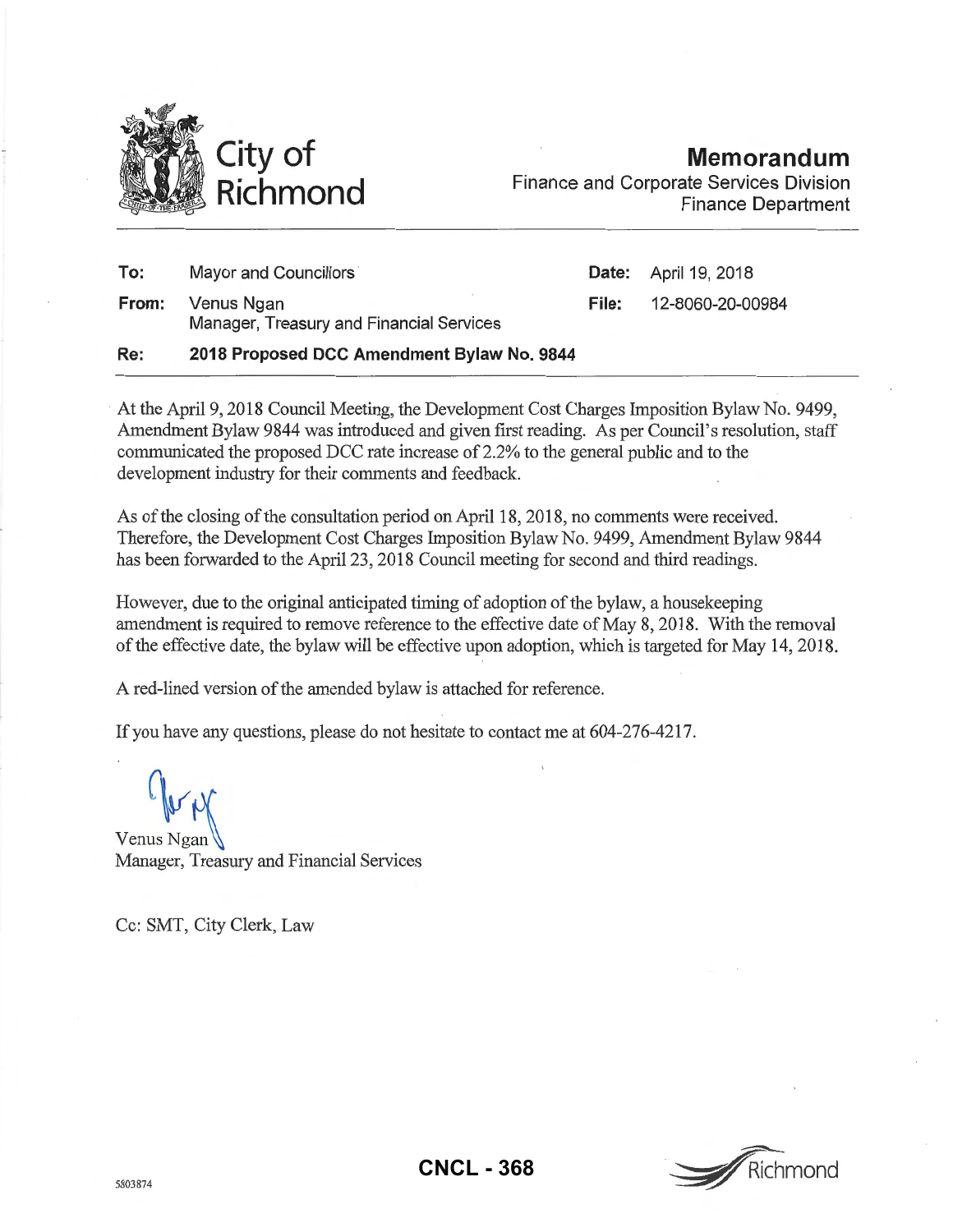

## **DEVELOPMENT COST CHARGES IMPOSITION BYLAW NO. 9499, AMENDMENT BYLAW NO. 9844**

The Council of the City of Richmond enacts as follows:

- 1. Schedule B ofthe Development Cost-Charges Imposition Bylaw No. 9499 be deleted and be replaced with Schedule A attached to and forming pati of this amendment bylaw.
- 2. This Bylaw is cited as "Development Cost Charges Imposition Bylaw No. 9499, Amendment Bylaw No. 9844" and is effective May 8, 2018.

| <b>FIRST READING</b>  | <b>CITY OF</b><br><b>RICHMOND</b>                         |
|-----------------------|-----------------------------------------------------------|
| <b>SECOND READING</b> | <b>APPROVED</b><br>for content by<br>originating<br>dept. |
| THIRD READING         | <b>APPROVED</b>                                           |
| <b>ADOPTED</b>        | for legality<br>by Solicitor                              |

MAYOR CORPORATE OFFICER